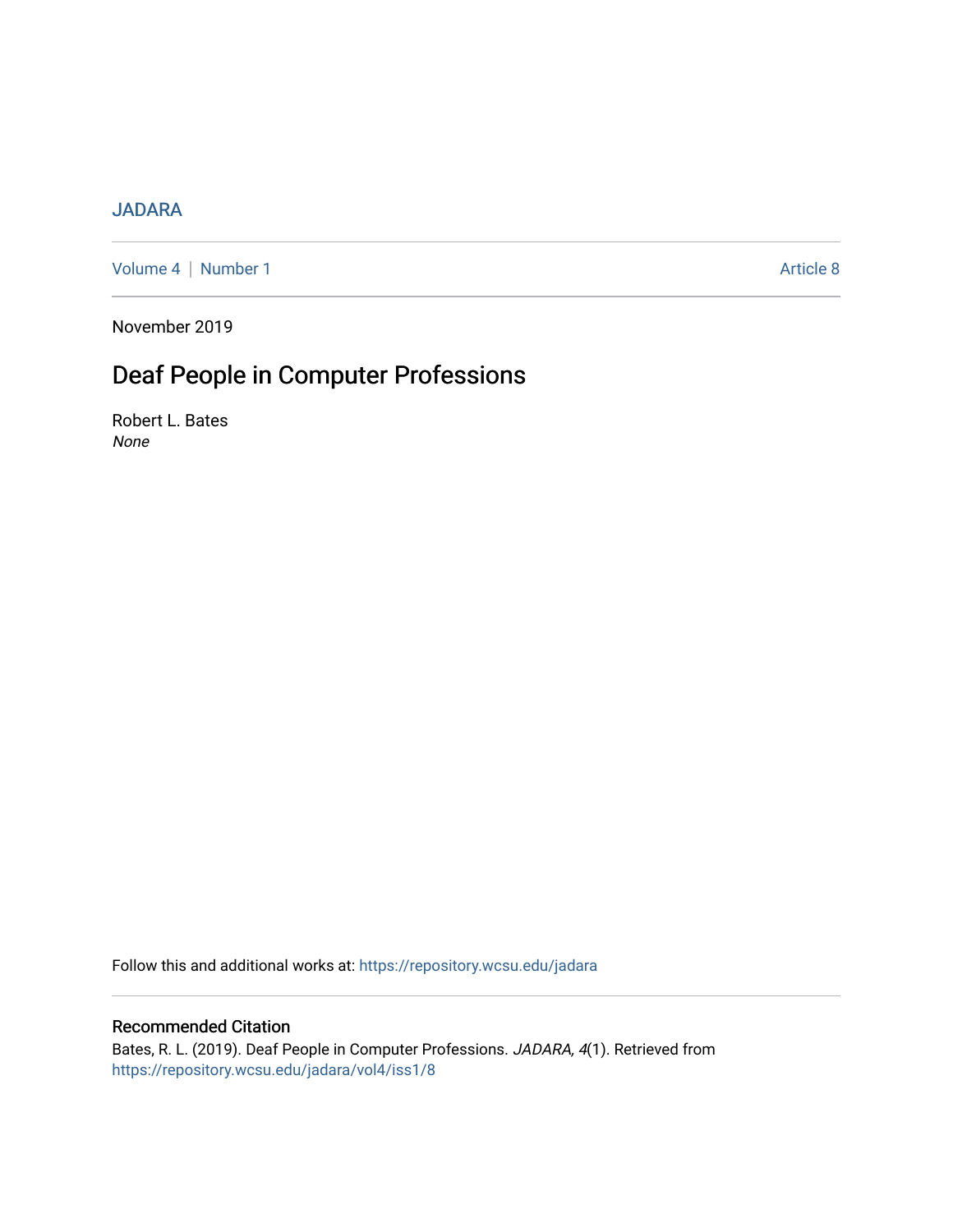ROBERT L. BATES

In aiming for better things for better living, modern technology has significantly affected almost every aspect of human life. One of the most important technological develop ments truly having a revolutionary impact on society is the computer. The waves of vibration created by this revolu tionary computer are most profoundly felt by the silent world of deaf people. For them, the computer professions open up a potential field of employment opportunities. As a profes sional computer programmer active in the Association for Computing Machinery (AGM), I have come in contact with numerous computer programmers and systems analysts. This number has included those who are also deaf. It is my asso ciation with these professionals and my research into the op portunities and problems of deaf people in the computer pro fessions, that form the basis for this article.

Scattered throughout the United States today, are some 150 deaf people who are gainfully employed as computer programmers. Approximately half of these programmers are employed in the metropolitan Washington, D.C. area. This employment rate may seem impressive to many; however, for deaf people the statistics are not impressive enough. Although they did make a breakthrough in the computer field in 1955, The number of deaf computer programmers hired each year remained static at one or two a year for many years subse quent to this breakthrough. Only in the last few years has the hiring rate increased to an annual average of ten. Ac ceptance in the computer field has truly been a slow one for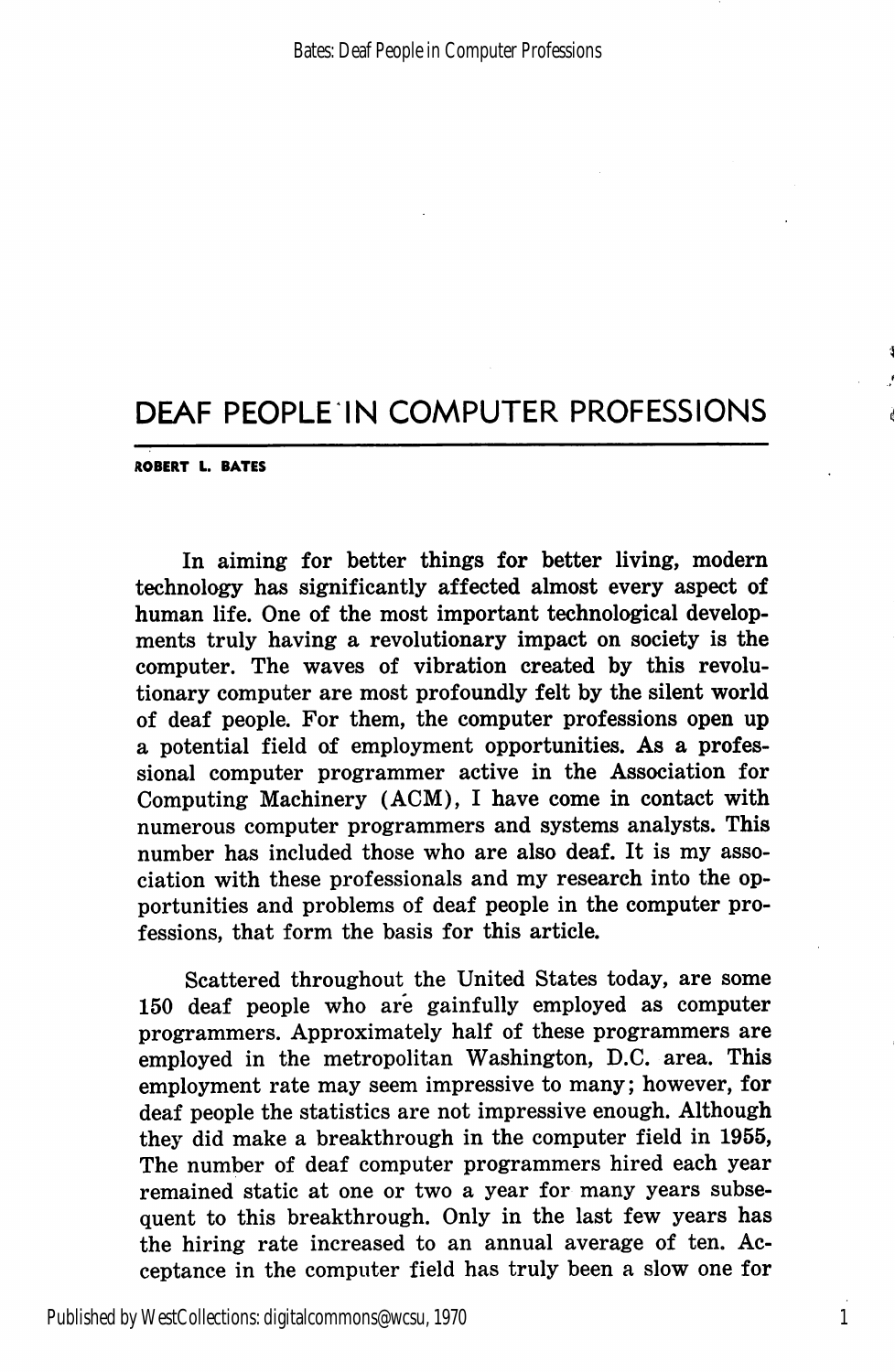deaf people. The difficulties and frustrations encountered by these potential programmers qualify, quite frankly, as discrimination.

Today, the true worth of deaf programmers in automatic data processing (ADP) is beginning to be recognized by many employers in the Washington, D. C. area. It has become relatively easier for the well trained deaf person who lacks ADP experience to find immediate employment in this area, both in private industry and in the federal government. Deaf people are slowly being recognized by the computer society, as the qualified, capable employees they truly are. Considera tion of their capabilities, however, indicates that the pace of this recognition must be stepped up.

The general work habits and accomplishments demon strated by deaf professionals, in general, point to the compe tence and responsibility which these people bring to their professions. These work characteristics were explored sever al years ago by Professor Alan B. Crammatte of Galludet College, Washington, D. C. Professor Grammate's study of deaf persons employed in various professions was based on "extensive and retrospective interviews with eighty-seven profaundly deaf persons employed as professionals" Crammatte, 1968). The study examined on-the-job problems of work performance and association with co-workers, and the means of communication frequently used in the working en vironment. The results shed light on several questions vital to employers of deaf people including those in the computer field:

1. What quantity of work do the deaf programmers pro duce?

Although no standards, per se, have been established for measuring productive output, personal observation of numer ous deaf programmers indicates that they maintain a high rate of productivity with a capability of meeting realistic deadlines. In addition. Professor Crammatte's research, deal ing with a comparison of the production of deaf workers with

y

f

b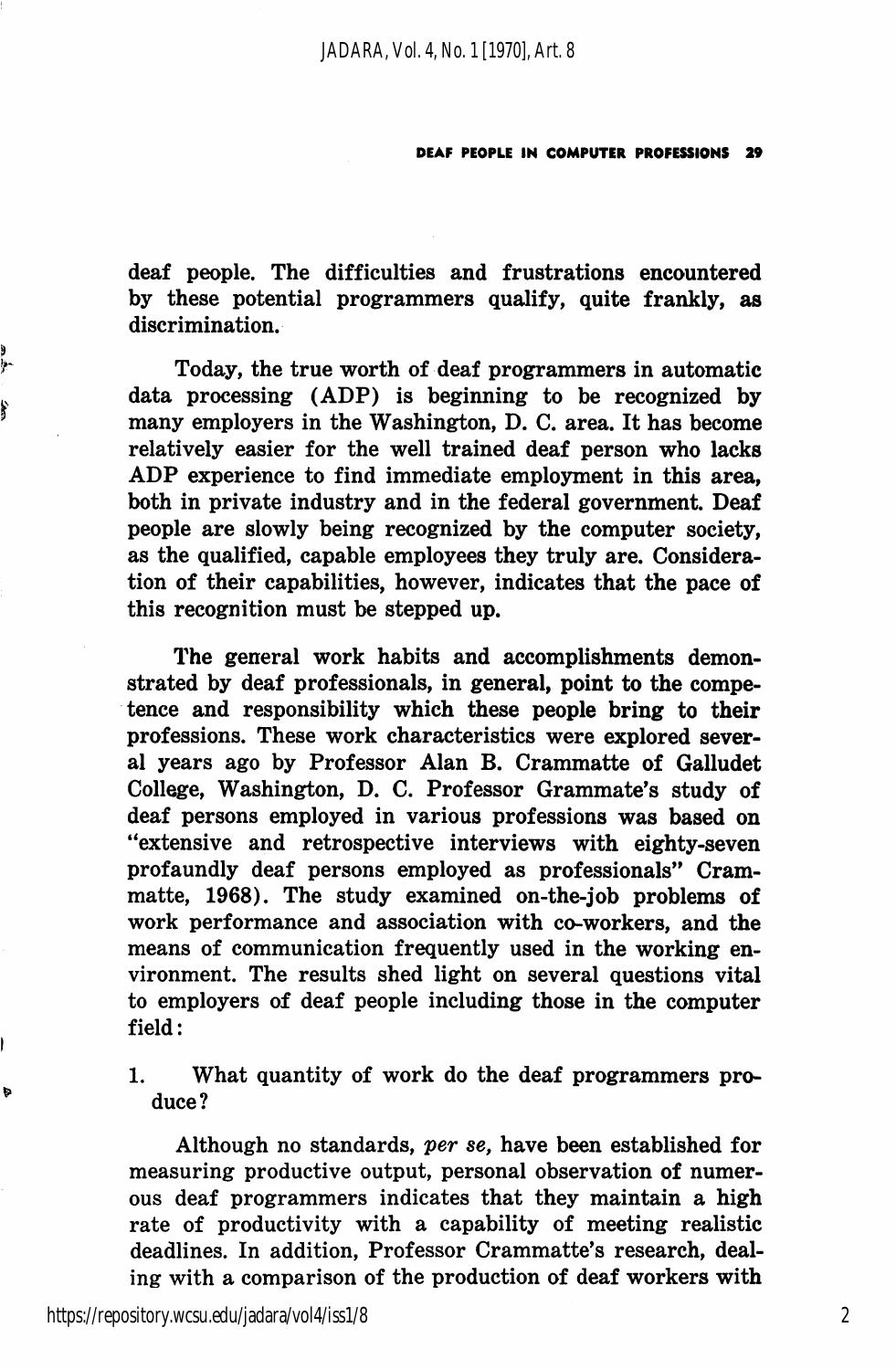the production of their hearing co-workers, as perceived by their supervisor, shows that 90 percent of the deaf workers are doing as well as their co-workers, while 64 percent are considered superior workers.

2. What quality of work do the deaf programmers pro duce?

My association with, and research of, deaf computer professionals reveals that they consistently produce good and often superior work. They possess sound judgment and logical minds. They are well informed on all aspects of their assign ments. This professional knowledge leads other, hearing, pro grammers to seek them out for technical advice.

3. How adaptable are the deaf programmers?

Deaf programmers demonstrate a talent for absorbing training and experience intensively in the fast-changing tech nological developments of the computer field. They exhibit flexibility in meeting changing work requirements and in making adjustments to conditions of work. They seem to pos sess an inherent ability to promote harmonious relations and co-operative attitudes among their supervisors and fellow workers. Professor Crammatte reports that the attitudes of hearing workers toward their deaf-co-workers were rated by 82 percent of the hearing employees as favorable or strong ly favorable.

4. How good are the office and attendance records of deaf programmers?

Once again, personal experience indicates that the deaf programmers conform to patterns of good office conduct. Their attendance records are comparable to those of the gen eral population of employees.

5. To what degree are the deaf programmers making pro fessional advancements?

Deaf people in the computer field have regularly been earning promotions. Some have also been given outstanding

Published by WestCollections: digitalcommons@wcsu, 1970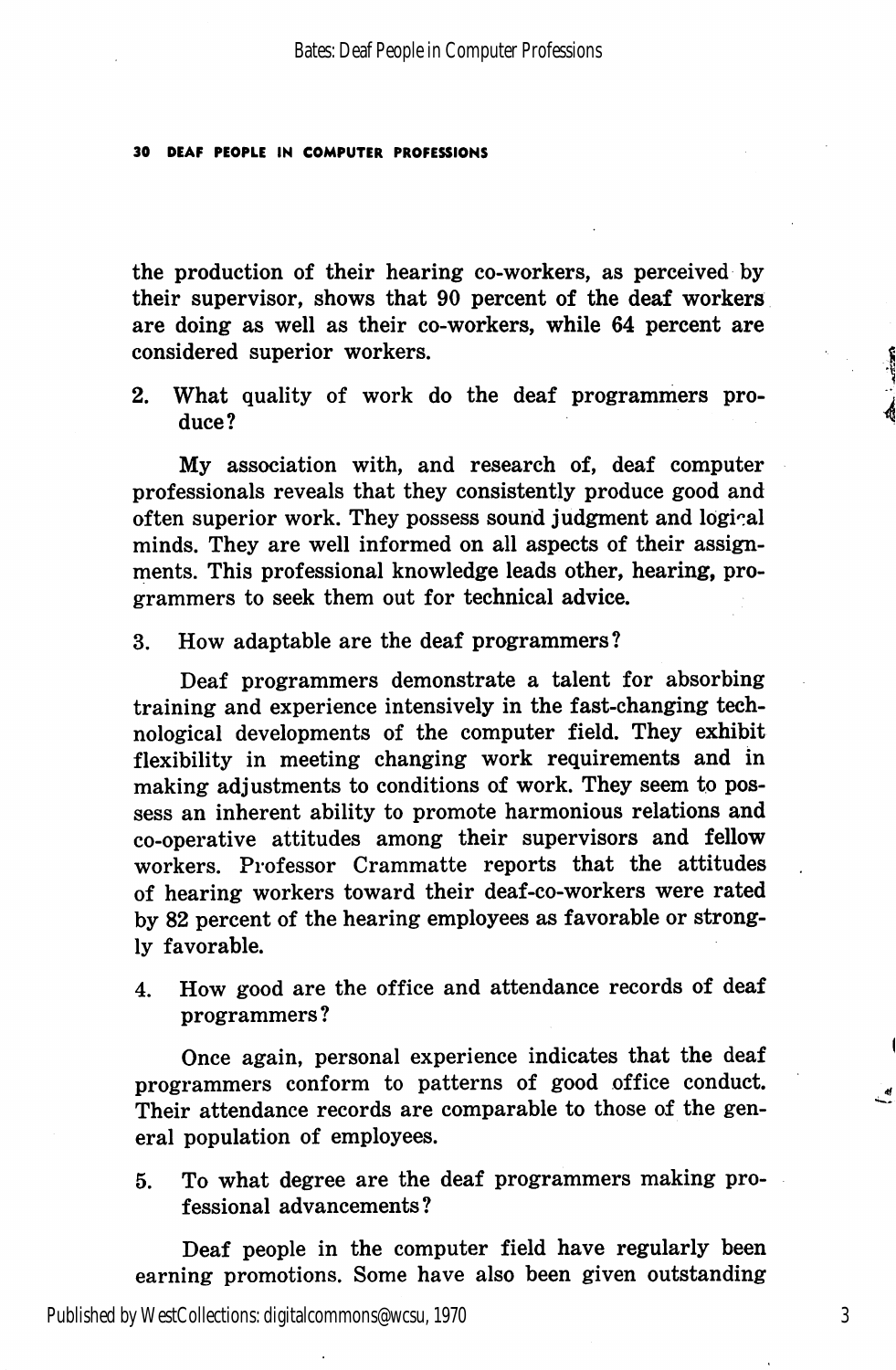performance ratings by their superiors. Others have received bonuses for their quality work.

In addition to displaying average to superior ratings on the more general aspects of professional work performance, deaf people tend to exhibit a capacity for the computer pro fessions which is at least equal to that demonstrated by the hearing population. There are no known foolproof measure ments to determine if an individual is qualified to be a com puter programmer. Some employers state that a strong math ematical background is essential to programming, yet they hire musicians. A college diploma is preferred by many com puter companies, but they do hire high school graduates. Other companies emphasize that computer training or cours es in computer technology are prerequisites, yet they are em ploying those with no prior training or experience. Most professional computer programmers agree that an aptitude for mathematics is not as essential for a programming posi tion as many companies would have job seekers believe. Ex perience and observation indicate that the important require ment is a sound, logical, orderly mind!

Never has the possession of normal hearing been desig nated as one of the qualifications of a programmer. It never should and probably never will be, since the job assignments of computer programmers do not necessarily require much public contact, frequent conference attendance, oral communiation, or excessive use of the telephone. Examination of each task a computer programmer performs, reveals the task's hearing and speech requirements:

- a. Computer system design—some requirement;
- b. Program flow chart preparation—no requirement;
- c. Input data collection and preparation— $no$  requirement;
- d. Program coding—no requirement;
- e. Program debugging—no requirement;
- f. Program testing—no requirement;
- g. Accuracy checking of output—no requirement;

,

j.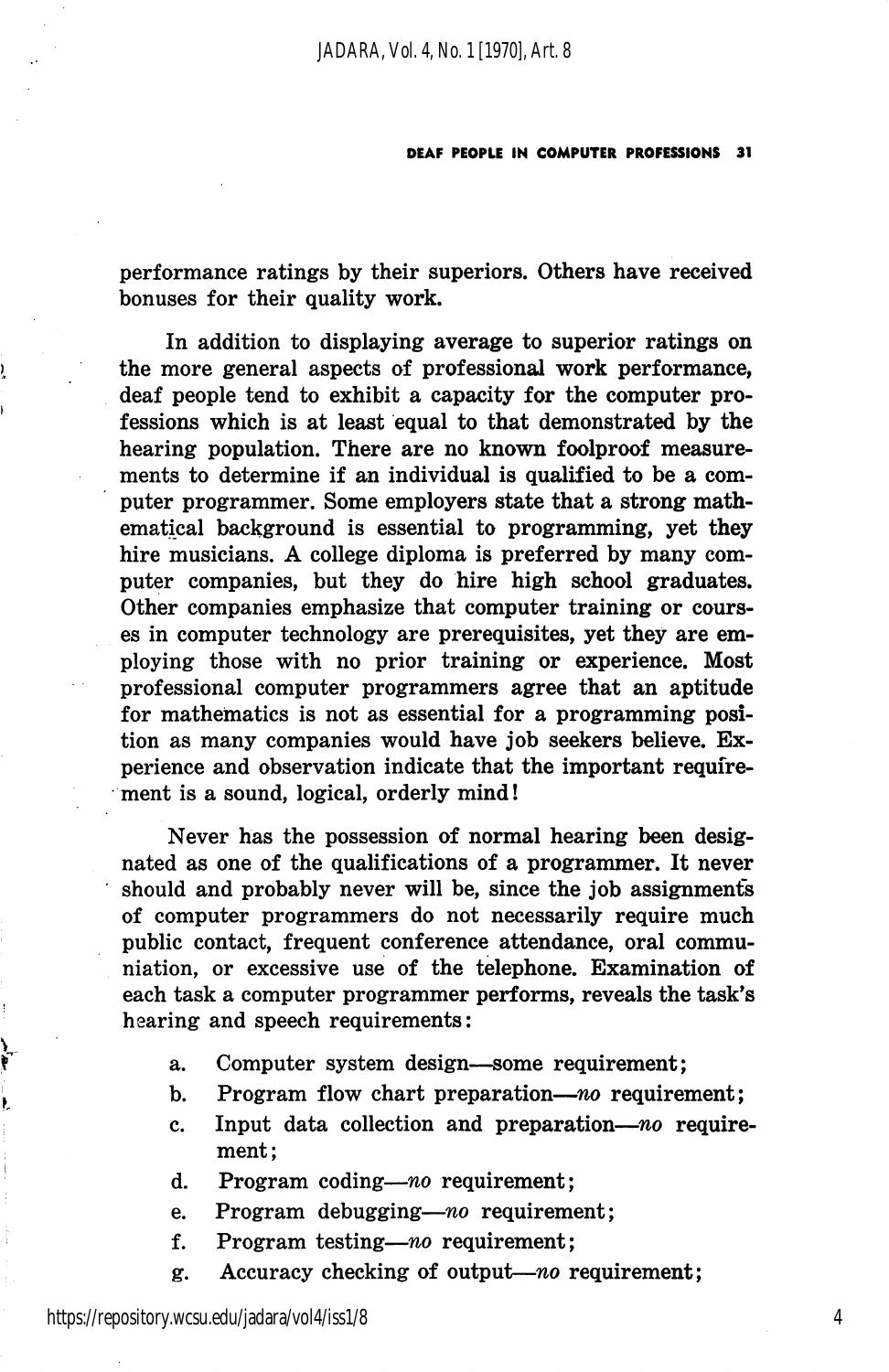- h. Documentation—no requirement; and
- i. System turnover—some requirement.

In addition, the following points hold true: (1) almost all project requests, by which the services of a programmer are requested, are submitted in great detail in written form; (2) no oral communication or hearing is required for com munication between man and the computer; and (3) the work ing tools of a programmer consist of paper, pencils, and punch ed cards. Communication between deaf and the hearing peo ple that is required or beneficial to completion of the pro gramming task, is successfully accomplished in various ways, depending on the deaf individual's preference. These means include lip reading and oral response, handwriting, and sign language.

Not only is a loss of hearing nonhandicapping for most programming positions—it can be an asset in programming. The detailed work inherent in coding computer programs and in seeking out errors in program logic, requires the program-, mer's intense concentration. Loss of hearing greatly diminish es the numerous distractions of most working environments. For the deaf programmer, this means a better environment is available to him for this required concentration than is available to his hearing co-worker.

Since the qualifications of a programmer are, in large part, no different for deaf than for hearing people, it is ob vious that computer programming is a profession appropriate for many who are deaf. Not only is it appropriate, but it is a worthwhile goal. It provides excellent work conditions, good salaries, and generous fringe benefits. Because it is a new and growing field, opportunities for advancement are plenti ful, Progress is governed only by the initiative, dedication, and fortitude of the programmer. Why, then, is the hiring rate for deaf computer programmers so low? The answer con cerns three critical areas of difficulty:

- a. Job application forms
- b. Interviews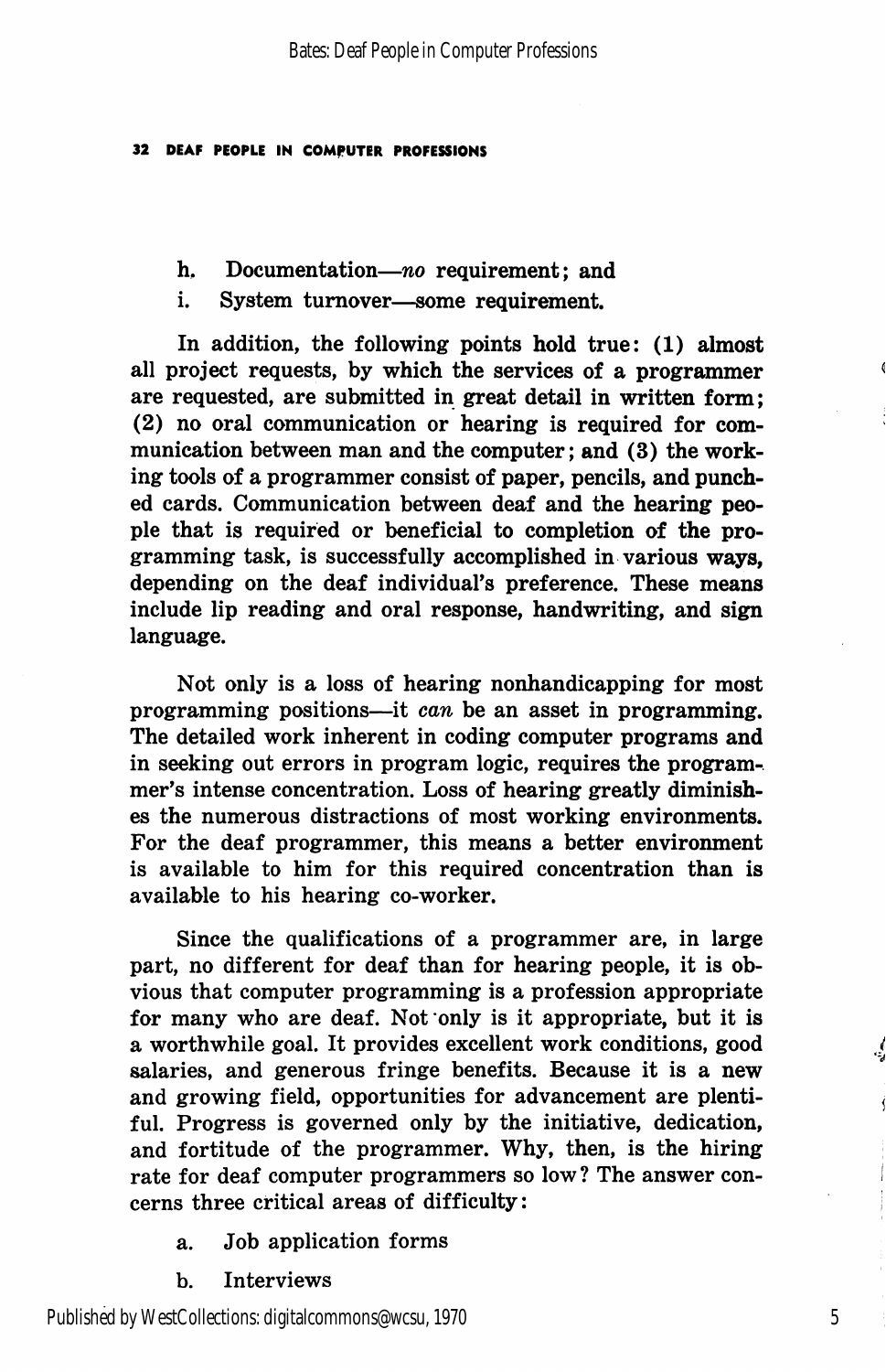#### c. Misconceptions of deafness.

The third area is the most critical one because it underlies the difficulties encountered in the first two areas.

From the view point of the job seeker, job application forms are intended to sell the applicant's employability. It is not too difficult to fill out an application form. All it re quires is that the applicant list his qualification—^background, education, training, experience, and personal characteristics. Unfortunately, job applications have always contained some phrases or questions that can cost a job opportunity. For those who are deaf, that question is "Do you have any physi cal handicap?" This question is disturbing because it leads to the misunderstanding that deafness is an occupational handi cap or even a hazard. Many personnel officers, who are not trained to deal or who have limited experience with deaf peo ple, automatically reject applications in which this question is answered affirmatively. There have been some recent im provements in application forms, especially in the federal civil service. The question "Have you any physical handicap, chronic disease or other disabilities?" which appeared on the old standard form (SF-57), has been eliminated on the new form (SF-171). This change has helped considerably to pave the way for many deaf people to obtain government employ ment. It is an appropriate aim to see that companies in pri vate industry also do away with such questions on their ap plication forms.

Interviews give the personnel officer an opportunity to question job applicants. With deaf people, however, these in terviews often quickly dissolve into unscrupulous personal scrutinizing. At times, the interviews are more interested in probing the deaf person's habits of living than in determin ing their capabilities. Many personnel managers are not train ed to cope with deaf applicants. This impedes the free com munication that should exist in an interview. In such situa tions, the personnel officer is "likely to be unfavorably im pressed if the interview is made more difficult and awkward because of the failure to understand each other" (Crammatte,

i.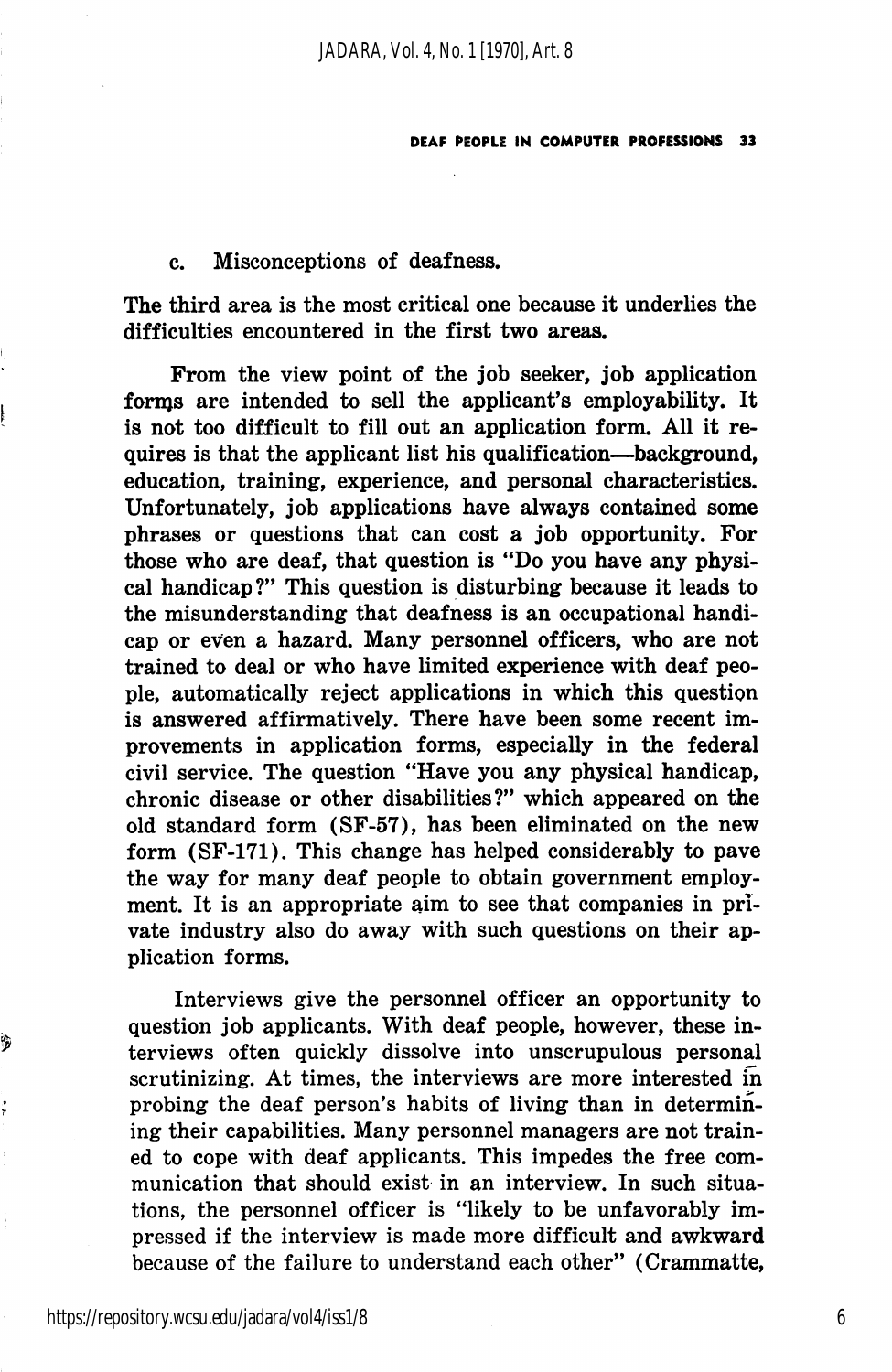1968). The deaf applicants interviewed by Professor Crammatte revealed that the greatest single difficulty they met in their working lives, was breaking the ice on their first job applications. The study also revealed that the leading problem of deaf applicants in securing their first job was that of dis crimination. The problem seems to be that personnel officers want to avoid, or are resistant to, hiring deaf people because they fear that communication difficulties will cause on-thejob problems. The groundlessness of this fear has already been pointed out.

Other attitudes, equally unfounded, permeate society. Stereotyped views of the abilities of deaf persons and social taboos associated with them, lead the public to conclude that they are limited in intelligence and ability. Professor Crammatte's study has shown that "there is no such valid stereo type, 'the deaf.' It can never rationally be said: The person is deaf, consequently he has this or that personality trait, mental capacity or attitudes" (Crammatte, 1968). There is ample evidence in the accounts of proven achievements of deaf programmers to refute such misguided attitudes and thinking.

It is of great concern to those who wish to promote the cause of deaf people as computer professionals that some thing be done to alleviate these adverse conditions. But what can be done? Providing deaf persons with appropriate train ing, ensuring that their application forms do, indeed, sell their employability, and preparing them to make the most of in terviews are steps in the right direction. More research on deaf people who are presently employed in the computer pro fessions is also necessary. However, the most important means of remedying the employment problem of deaf people in the computer professions, is to make those companies and agencies in the computer business aware of the qualifications and ac complishments of deaf people who have already found a place in the computer professions. This remedy will provide a means of overcoming the barriers of misconception and discrimination that exist today.